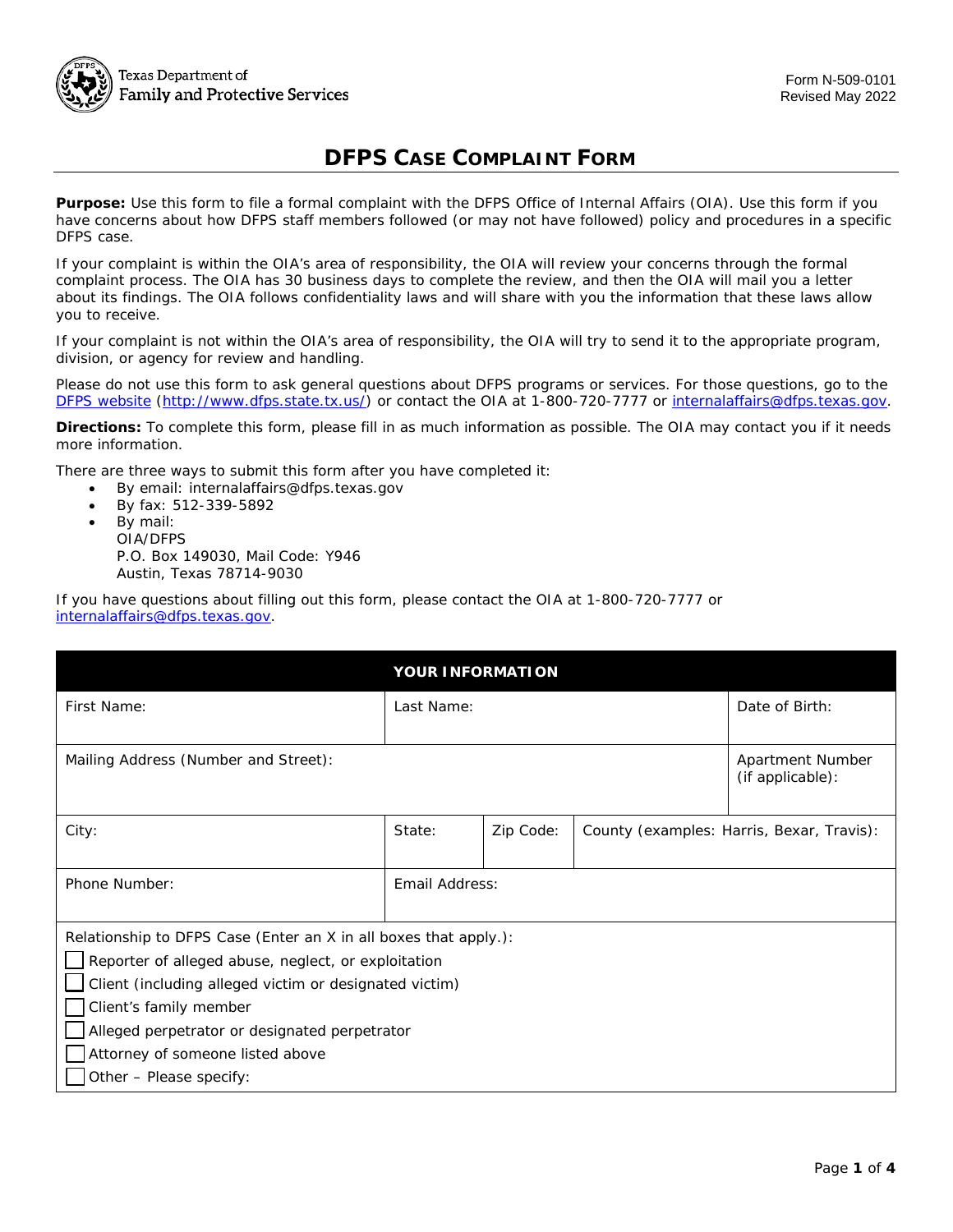

| <b>CASE INFORMATION</b>                                                  |                            |  |  |  |
|--------------------------------------------------------------------------|----------------------------|--|--|--|
| DFPS Program (Enter an X in the appropriate box.):                       | Case ID Number (if known): |  |  |  |
| Child Protective Investigations or Child Protective Services<br>П        |                            |  |  |  |
| <b>Adult Protective Services</b>                                         |                            |  |  |  |
| Child Care Investigations or Residential Child Care Investigations       |                            |  |  |  |
| The Texas Abuse Hotline (Statewide Intake)                               |                            |  |  |  |
| Names of Children or Clients in the Case:                                |                            |  |  |  |
| Names of Parents, Caregivers, or Caretakers in the Case (if applicable): |                            |  |  |  |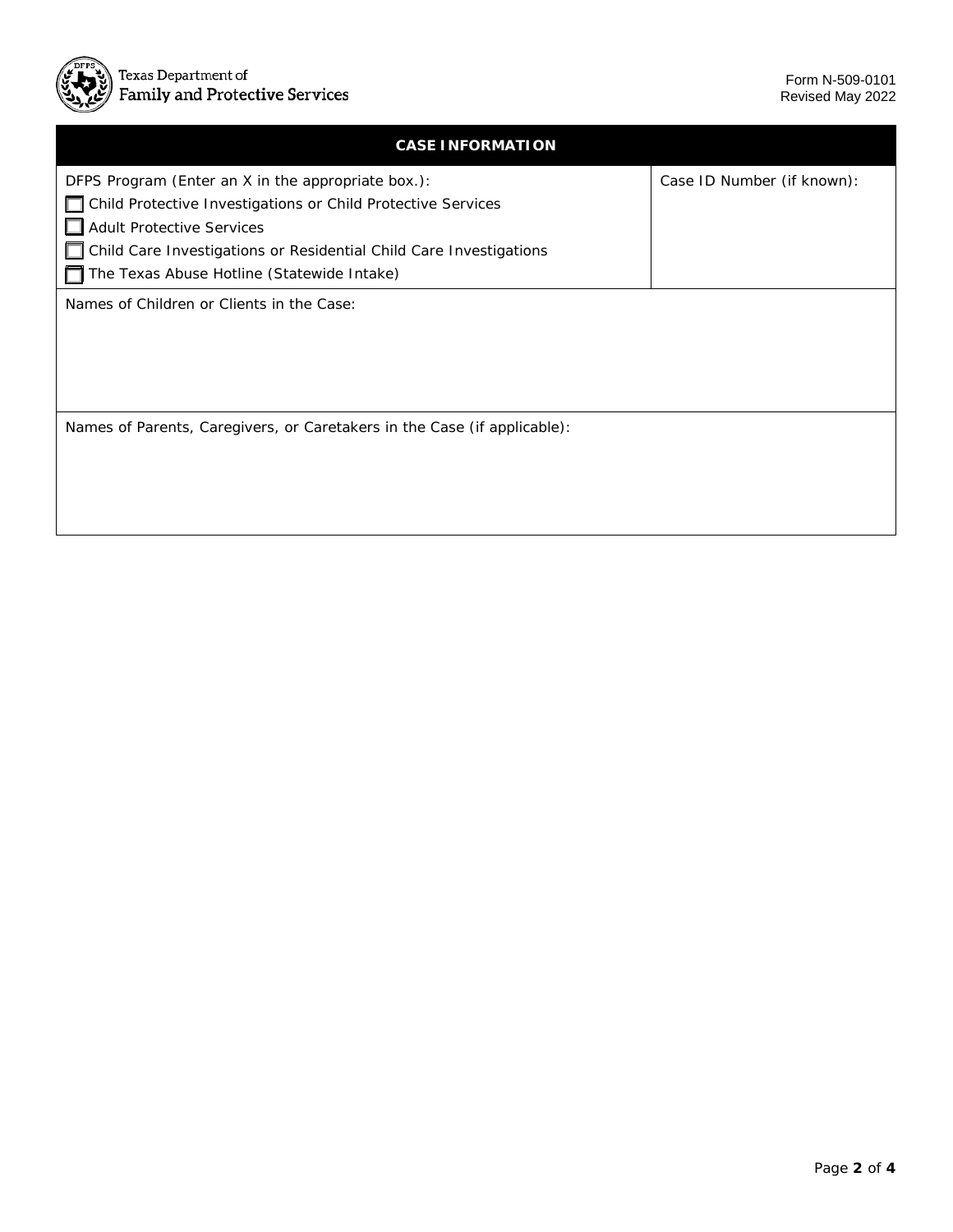

## **CONCERNS**

Please state your concerns below: